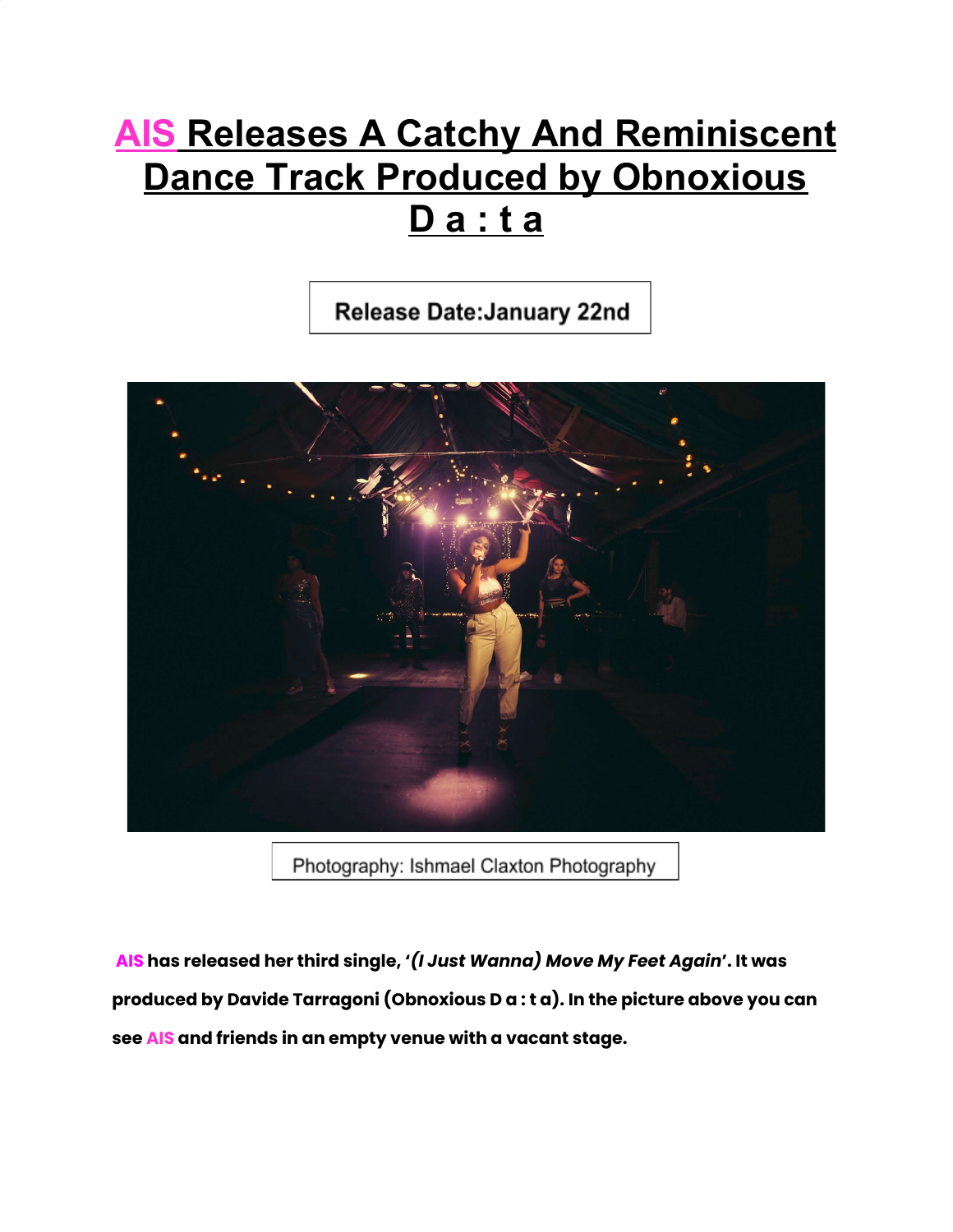**The track has a reminiscent, but hopeful tone. It's an appreciation of the times we had and the times ahead. AIS wanted to release a song about how difficult things have been and how much we miss dancing. Davide perfectly created the melodic ideas AIS had imagined and more.**

**AIS speaks for everyone when she sings;**

*"I just wanna see my friends again I just want to live".*

**There's a reason why we are missing the dancing,the clubs, the gigs, the events. The truth is , dancing and music connect us all. Having the luxury of being able to just go for a dance or to a gig unplanned was such an honour that can be appreciated now more than ever!**

> *I miss the energy I miss the connection Making friends with strangers, any problems from the day you're forgetting"*

**AIS says that at first she felt upset thinking about all the good times in the past. Now, she is going by the motto,** *"I'm grateful for the way things used to be and hopeful for the future."* **Let's be grateful together for the good times and move our feet in our homes until we can move our feet together again!**